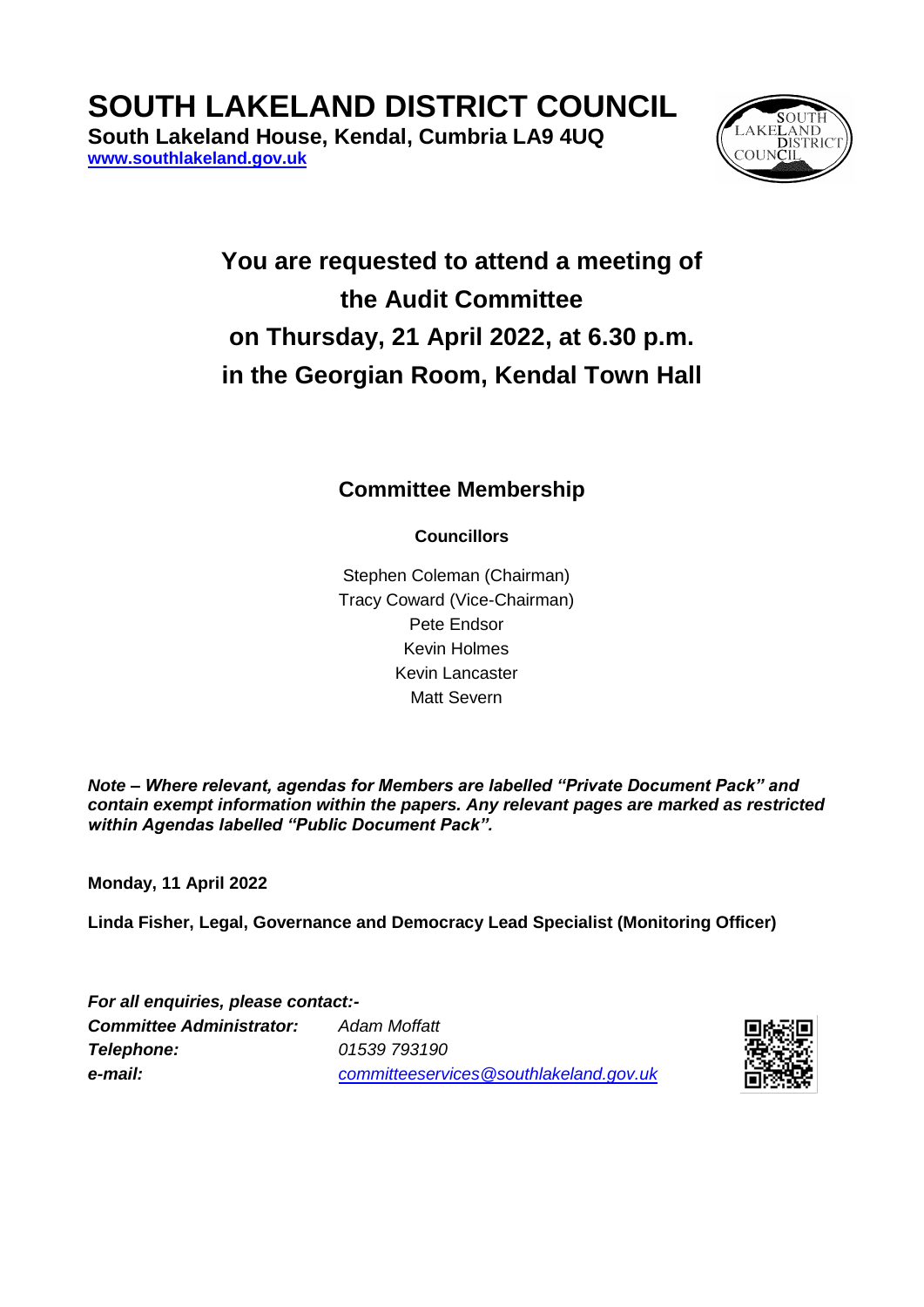## **AGENDA**

|                |                                                                                                                                                                                                                                                                                                                                                                                          | Page Nos.  |
|----------------|------------------------------------------------------------------------------------------------------------------------------------------------------------------------------------------------------------------------------------------------------------------------------------------------------------------------------------------------------------------------------------------|------------|
| <b>PART I</b>  |                                                                                                                                                                                                                                                                                                                                                                                          |            |
| 1              | <b>APOLOGIES</b>                                                                                                                                                                                                                                                                                                                                                                         |            |
|                | To receive apologies for absence, if any.                                                                                                                                                                                                                                                                                                                                                |            |
| $\mathbf{2}$   | <b>MINUTES</b>                                                                                                                                                                                                                                                                                                                                                                           | $5 - 12$   |
|                | To authorise the Chairman to sign, as a correct record, the minutes of the<br>meeting of the Committee held on 8 December 2021 (copy attached).                                                                                                                                                                                                                                          |            |
| 3              | <b>DECLARATIONS OF INTEREST</b>                                                                                                                                                                                                                                                                                                                                                          |            |
|                | To receive declarations by Members of interests in respect of items on this<br>Agenda.                                                                                                                                                                                                                                                                                                   |            |
|                | Members are reminded that, in accordance with the revised Code of Conduct,<br>they are required to declare any disclosable pecuniary interests or other<br>registrable interests which have not already been declared in the Council's<br>Register of Interests. (It is a criminal offence not to declare a disclosable<br>pecuniary interest either in the Register or at the meeting.) |            |
|                | Members may, however, also decide, in the interests of clarity and<br>transparency, to declare at this point in the meeting, any such disclosable<br>pecuniary interests which they have already declared in the Register, as well as<br>any other registrable or other interests.                                                                                                       |            |
|                | If a Member requires advice on any item involving a possible declaration of<br>interest which could affect his/her ability to speak and/or vote, he/she is advised<br>to contact the Monitoring Officer at least 24 hours in advance of the meeting.                                                                                                                                     |            |
| 4              | <b>LOCAL GOVERNMENT ACT 1972 - EXCLUDED ITEMS</b>                                                                                                                                                                                                                                                                                                                                        |            |
|                | To consider whether the items, if any, in Part II of the Agenda should be<br>considered in the presence of the press and public.                                                                                                                                                                                                                                                         |            |
| 5              | <b>RISK MANAGEMENT - OPERATIONAL RISKS</b>                                                                                                                                                                                                                                                                                                                                               | $13 - 22$  |
|                | To consider the report Risk Management - Operational Risks.                                                                                                                                                                                                                                                                                                                              |            |
| 6              | REVIEW OF PERFORMANCE MANAGEMENT FRAMEWORK AND RISK<br><b>MANAGEMENT PROCESS</b>                                                                                                                                                                                                                                                                                                         | $23 - 48$  |
|                | To consider the report Review of Performance Management Framework and<br><b>Risk Management Process.</b>                                                                                                                                                                                                                                                                                 |            |
| $\overline{7}$ | THE EXTERNAL AUDIT PLAN FOR SOUTH LAKELAND<br><b>DISTRICT</b><br><b>COUNCIL YEAR ENDED 31 MARCH 2022</b>                                                                                                                                                                                                                                                                                 | 49 - 70    |
|                | To consider the Audit Plan for South Lakeland District Council year ended 31<br>March 2022.                                                                                                                                                                                                                                                                                              |            |
| 8              | <b>AUDIT COMMITTEE PROGRESS REPORT</b>                                                                                                                                                                                                                                                                                                                                                   | $71 - 92$  |
|                | To consider the Audit Committee Progress Report.                                                                                                                                                                                                                                                                                                                                         |            |
| 9              | <b>HOUSING BENEFIT (SUBSIDY) ASSURANCE PROCESS REPORT</b>                                                                                                                                                                                                                                                                                                                                | $93 - 98$  |
|                | To consider the Housing Benefit (Subsidy) Assurance Process Report.                                                                                                                                                                                                                                                                                                                      |            |
| 10             | <b>CHAIR OF AUDIT COMMITTEE'S ANNUAL REPORT</b>                                                                                                                                                                                                                                                                                                                                          | $99 - 110$ |
|                | To consider the Chair of the Audit Committee's Annual Report.                                                                                                                                                                                                                                                                                                                            |            |